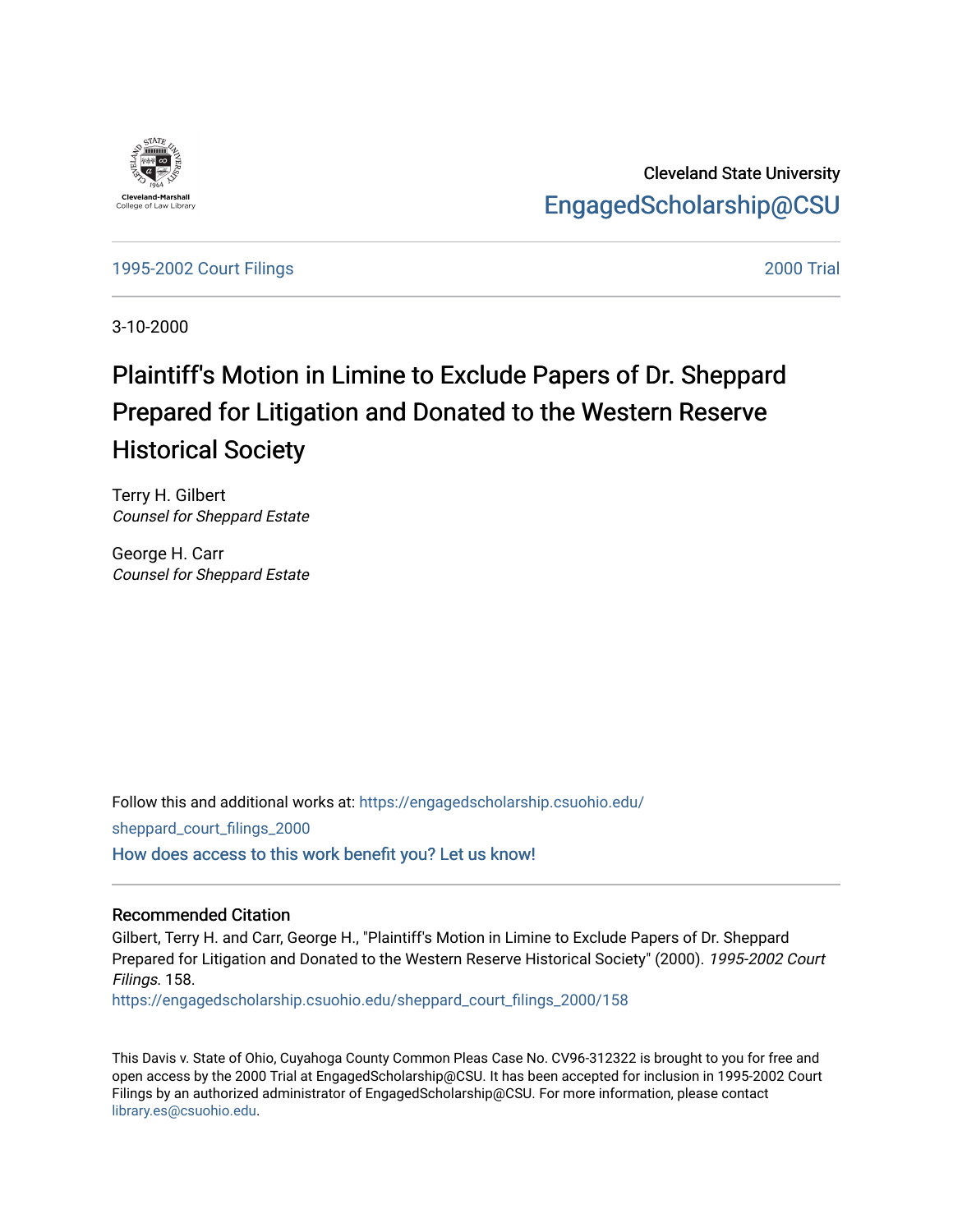# **IN THE COURT OF COMMON PLEAS CUYAHOGA COUNTY, OHIO**

| CHARLES MURRAY, Administrator | Judge Ronald Suster             |
|-------------------------------|---------------------------------|
| of the Estate of              |                                 |
| SAMUEL H. SHEPPARD            | Case No. 312322                 |
| Plaintiff                     |                                 |
|                               | <b>PLAINTIFF'S MOTION IN</b>    |
|                               | <b>LIMINE TO EXCLUDE PAPERS</b> |
| VS.                           | OF DR. SHEPPARD PREPARED        |
|                               | <b>FOR LITIGATION AND</b>       |
|                               | <b>DONATED TO THE WESTERN</b>   |
|                               | <b>RESERVE HISTORICAL</b>       |
| STATE OF OHIO                 | <b>SOCIETY</b>                  |
|                               |                                 |
| Defendant                     |                                 |
|                               |                                 |

Plaintiff hereby moves this Court for an Order preventing the admission of notes and papers, prepared by Dr. Samuel H. Sheppard, at the request of his attorney, William J. Corrigan for the purpose of trial and to preclude the Defendant State of Ohio from offering any testimony from these papers. The reasons and authorities for granting this motion are set forth fully in the attached brief in support, which is hereby incorporated by reference.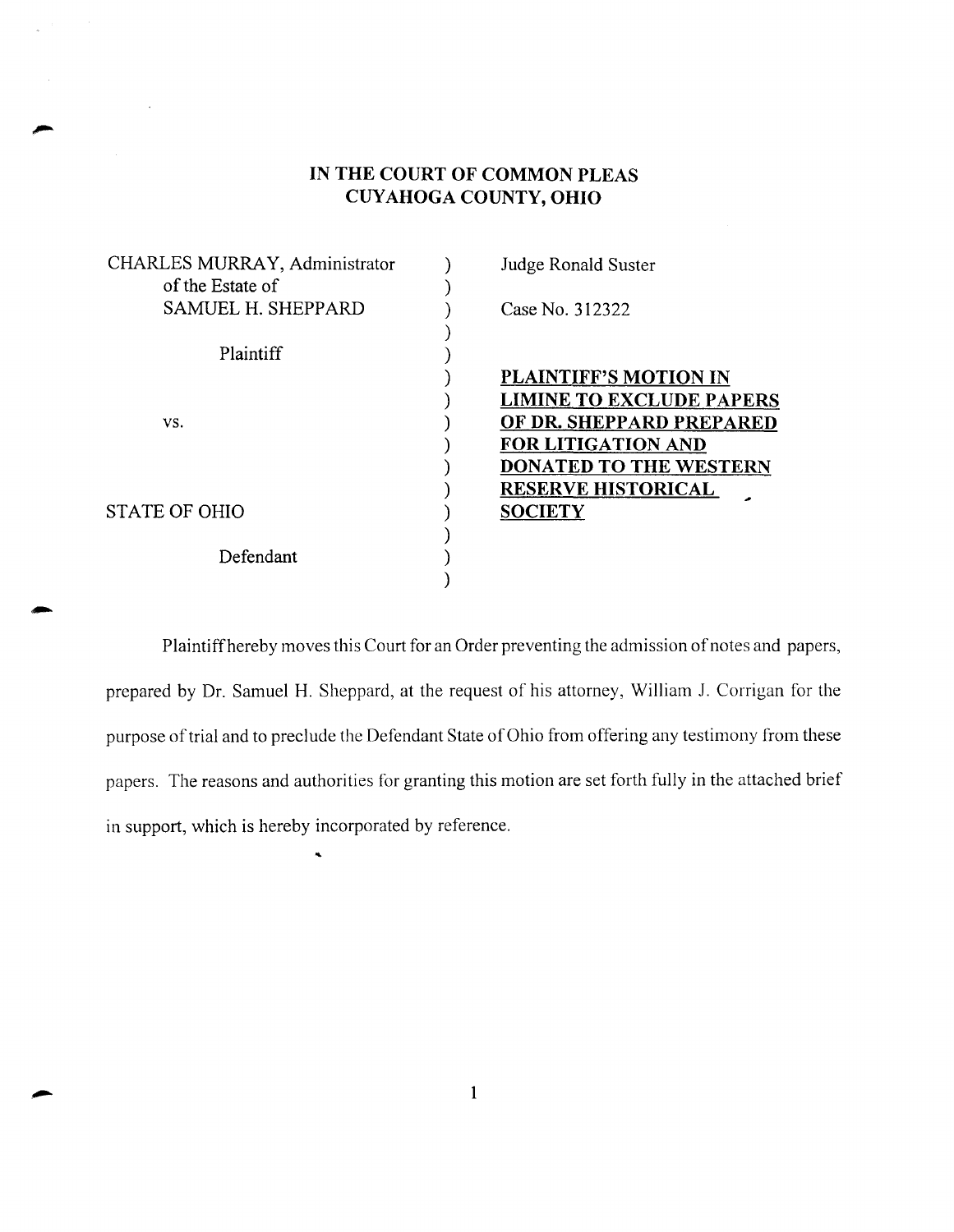Respectfully submitted,

 $Term H. Gilbert (0021948)$ George H. Carr (0069372) 1700 Standard Building 1370 Ontario Street Cleveland, OH 44113 (216) 241-1430 *Attorneys for Plaintiff* 

## Certificate of Service

The undersigned certifies that the foregoing Motion in Limine has been served on

.# William Mason, Prosecuting Attorney, Justice Center, 9th Floor, 1200 Ontario Street, Cleveland, tl'- Ohio 44113 on this  $\frac{\ell}{\ell}$  day of March, 2000.

 $\varphi'$  $x_{\epsilon_d}$ 

**Terry H. Gilbert (0021948)** George H. Carr (0069372) Attorney for Plaintiff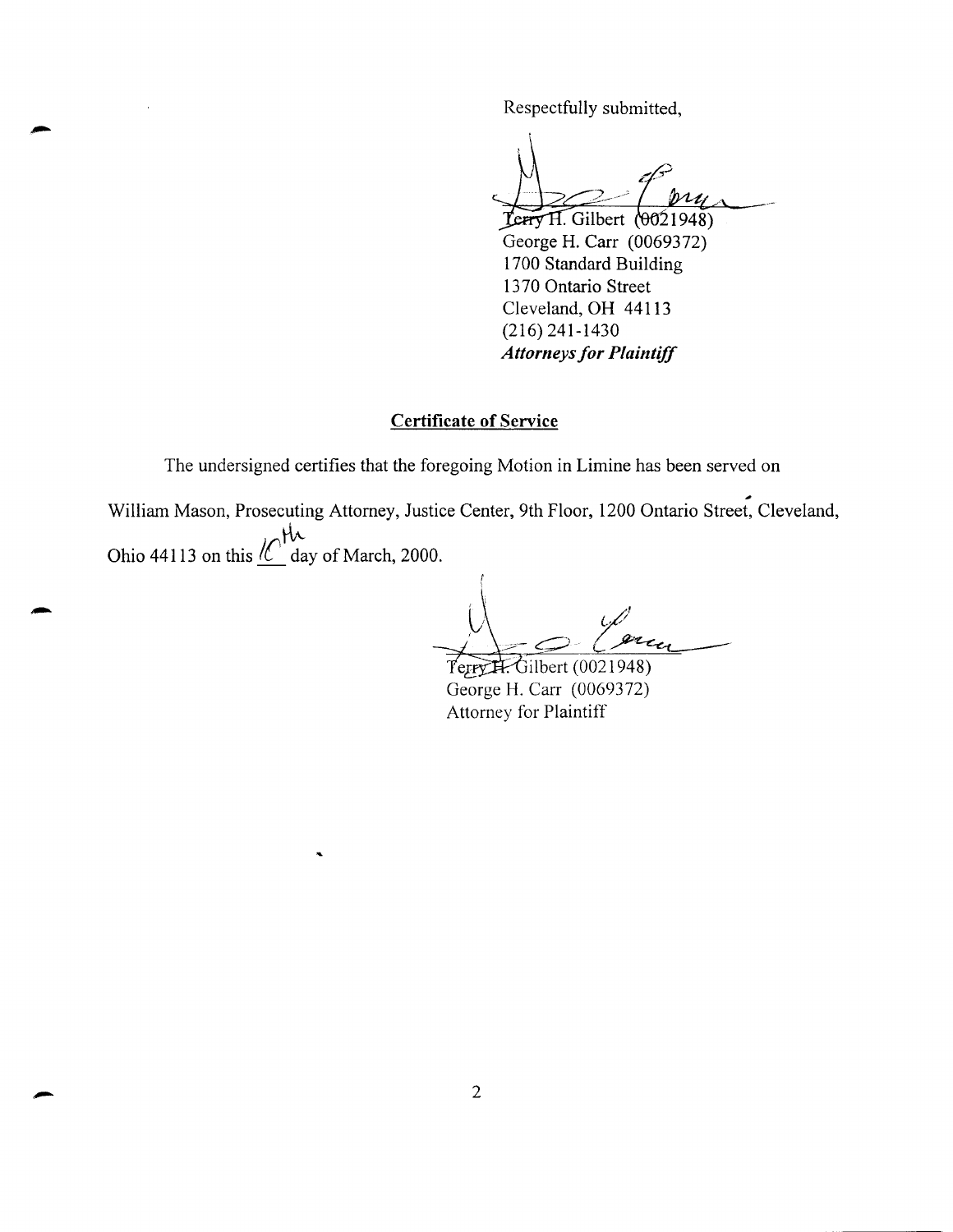## **Brief In Support**

#### L Background

At the request of his attorney, William J. Corrigan, in the 1954 trial, Dr. Samuel H. Sheppard prepared a biographical narrative to be used by trial counsel. These notes were donated to the Western Reserve Historical Society subsequent to the deaths of Dr. Sheppard and Mr. Corrigan, by Faith Corrigan, the daughter of Mr. Corrigan. These papers, prepared at the request of Mr. Corrigan are covered by the attorney-client privilege. Any attempt by the State to admit these papers into evidence would violate the attorney-client privilege. <sup>1</sup>

### IL Law and Argument

It is axiomatic that attorney-client communications are statutorily privileged and protected from disclosure. O.R.C. §2317.02(A) provides that an attorney shall not testify:

... concerning a communication made be a client in that relation or the attorney's advice to a client, except that the attorney may testify by express consent of the client or, if the client is deceased, by the express consent of the surviving spouse or the executor or administrator of the estate of the deceased client ....

It is also well established that the attorney-client privilege survives the death of the client. *Swindler* 

& *Berlin v. US,* 524 U.S. 399, 118 S.Ct. 2081 (1998). Further, this privilege belongs to the client,

and waiver of this privilege may only be exercised by the client or the client's personal

<sup>&</sup>lt;sup>1</sup> In addition to being covered by the attorney-client privilege, Dr. Sheppard's biographical; notes are covered by the work product doctrine. Civ.R.26 (B)(3) provides that "... a party may obtain discovery of documents and tangible things **prepared in anticipation of litigation or for trial** by or for another party or by or for that other party's representative (including his attorney .. . ) **only** upon a showing of good cause therefor." *See In re Disciplinary Counsel v.* 0 *'Neill* (1996), 75 Ohio St.3d 1479, 664 N.E.2d 532.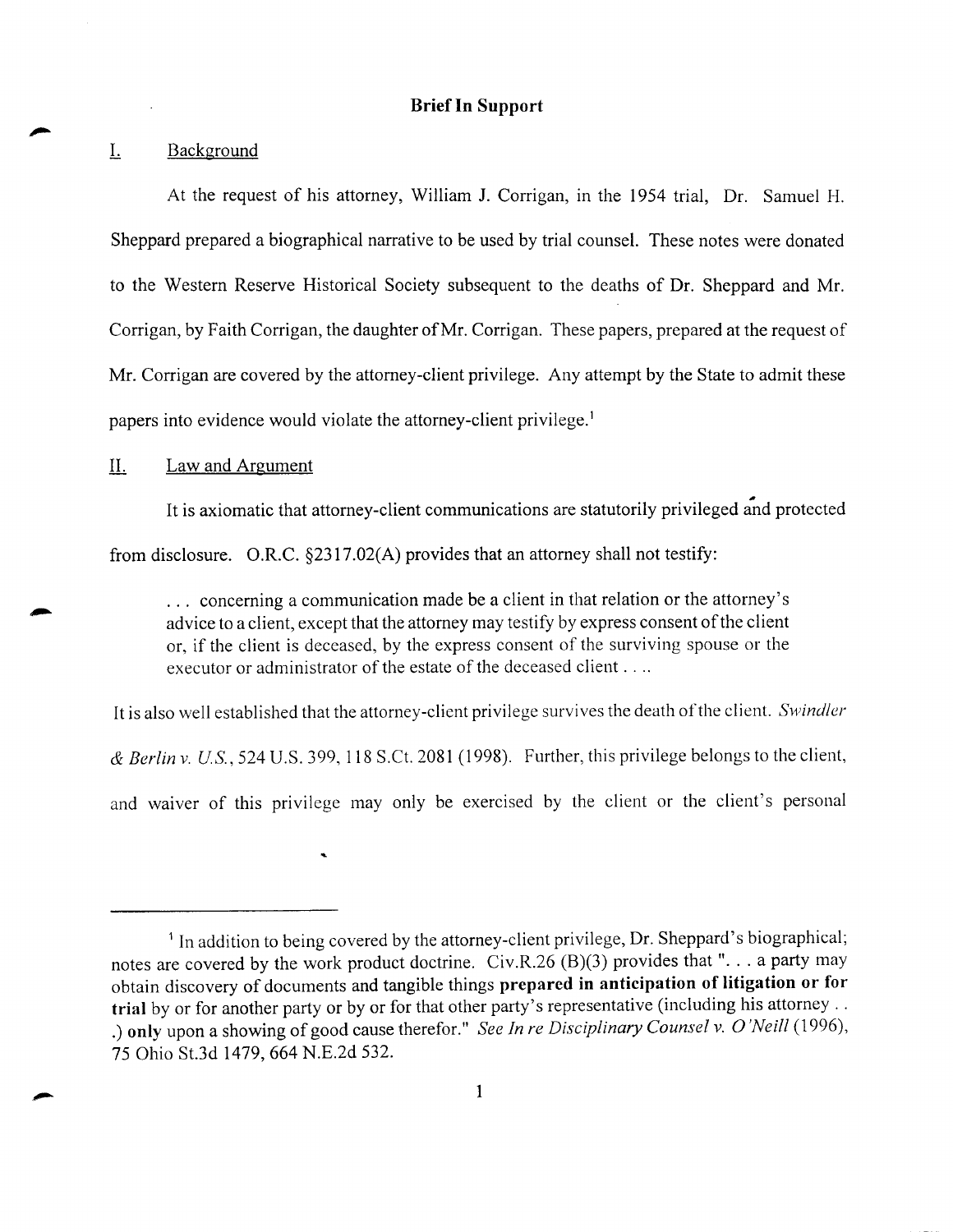representative. *Taylor v. Sheldon* (1961), 172 Ohio St. 118, 173 N.E.2d 892; *Ware v. Miami Valley Hospital* (1992), 78 Ohio App.3d 314, 604 N.E.2d 791; R.C. 2317.02 (A).

Thus, the donation of the Dr. Sheppard's biographical notes to the Western Reserve Historical Society by Faith Corrigan, subsequent to the deaths of Mr. Corrigan and Dr. Sheppard does not constitute a waiver of the attorney-client privilege. Although Ms. Corrigan may have been acting as Mr. Corrigan's personal representative, it is a well established principle that an attorney may not waive the attorney-client privilege, unless by the express consent of the client. *Taylor* at 123, 173 N.E.2d at 896.

Furthermore, Mr. Corrigan requested that Dr. Sheppard write these biographical notes in ., preparation for the 1954 murder trial. Therefore, these writings fall within the protection of the **work product doctrine** and may not be disclosed absent a showing of good cause. In the present matter, there is no "good cause" for the breach of the attorney-client privilege and said document should remain inadmissible .

...